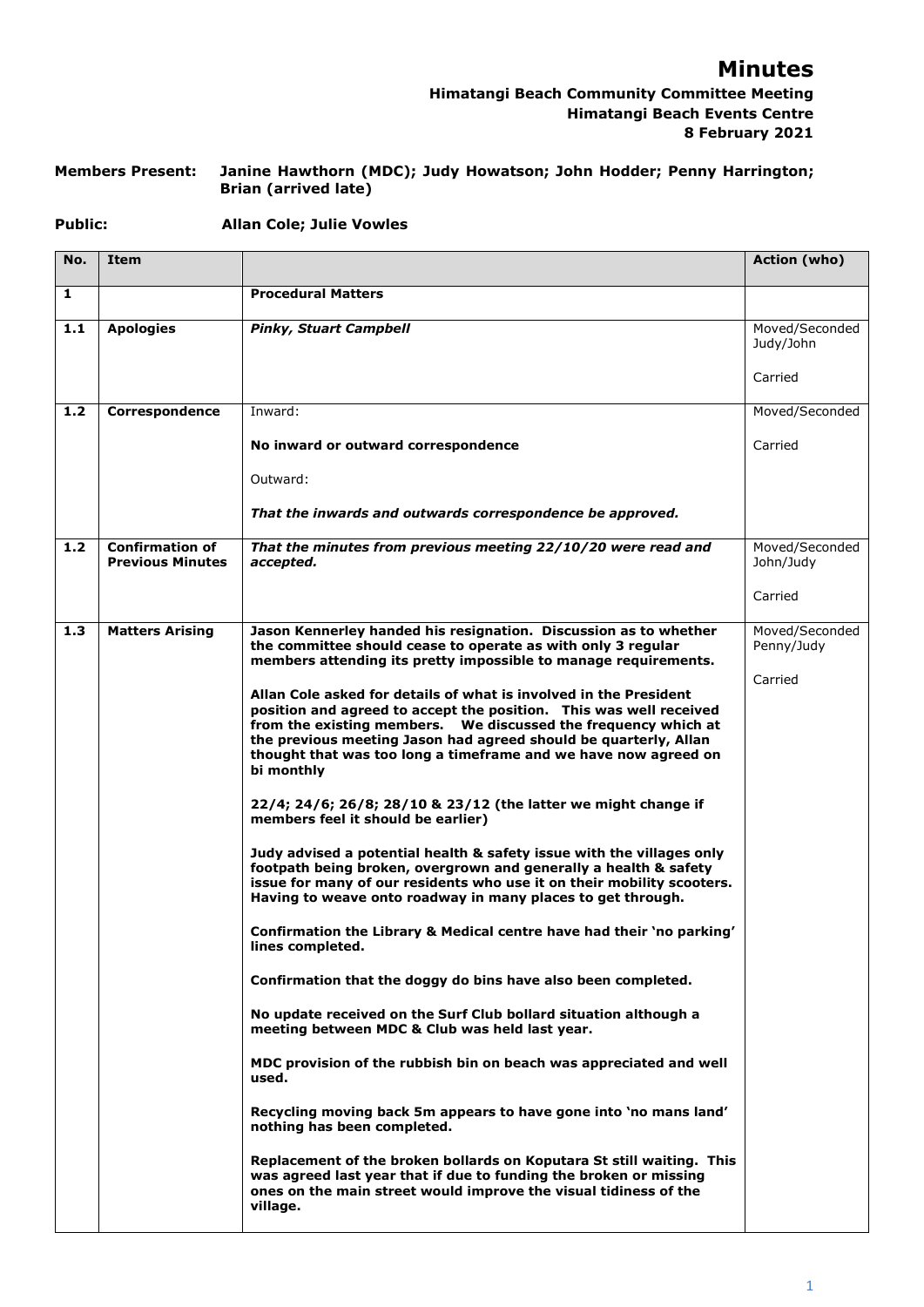# **Minutes**

## **Himatangi Beach Community Committee Meeting Himatangi Beach Events Centre 8 February 2021**

| No.            | Item                                        |                                                                                                                                                                                                                                                                                                                                                                                     | Action (who) |
|----------------|---------------------------------------------|-------------------------------------------------------------------------------------------------------------------------------------------------------------------------------------------------------------------------------------------------------------------------------------------------------------------------------------------------------------------------------------|--------------|
|                |                                             | Notification of meeting/minutes etc. Best way to communicate with<br>village - agreed we would use the shop, community hub facebook<br>page or if wanted each person could email their address to<br>hbcommunity@outlook.com                                                                                                                                                        |              |
|                |                                             | Community asked Janine to pass on our frustration that outstanding<br>work seems to have been delayed for various reasons and dragging<br>on far to long without any resolution. We also request that all work<br>to be timelined by MDC to give committee dates to work to.                                                                                                        |              |
|                |                                             | Pinky advised he is putting together an ANZAC service in the village<br>at the Fire Station. This is to help locals to celebrate and remember<br>instead of driving to Foxton. Janine advised the Mayor will be<br>sending a wreath from the Council.                                                                                                                               |              |
|                |                                             | Judy asked for clarification on the 'temporary' sign outside the<br>village which has been there too long. Is it 50 or 70.                                                                                                                                                                                                                                                          |              |
|                |                                             | Penny asked whether there the sign for village could have the<br>grasses cut back as they are now covering up the 'beach' part of the<br>word.                                                                                                                                                                                                                                      |              |
|                |                                             | Penny also question why the Higgins trucks were taking sand which<br>had come from the beach out of the village. Janine advised this was<br>at request of local. Its likely the removal of this sand to elsewhere<br>is at a cost and the committee has asked it in future be picked up<br>and returned to where had originate from "The Beach".                                    |              |
|                |                                             | Committee also asked for a review of the vehicle traffic on Barling St.<br>Penny mentioned that on one occasion whilst moving her berm two<br>trucks in different directions needed to drive off road to get past,<br>causing her to jump out of way for safety. That has also resulted in<br>many of the roadways dropping away from tar seal adding to pot<br>holes and flooding. |              |
|                |                                             | Allan said he thought it was disgraceful that the rates for Himatangi<br>are almost on par with Feilding yet, there is little to no maintenance<br>or improvement coming the villages way.<br>Foxton residents using the Wylie Rd as shortcut to Foxton<br>What is the definition to MDC of a village or town is it based on<br>numbers of houses or residents.                     |              |
|                |                                             | As for the road painting the company MDC use for this should be<br>challenged as it noted that quite frequency all the do is paint the<br>grass then the road is mown effectively removing the new white line.<br>MDC Roading should followup to ensure maintenance done correctly.<br>Janine advised call MDC and receive a CCR# in case of follow up                              |              |
|                |                                             | Judy mentioned that still no fire hydrant maintenance has been<br>completed as raised last year, with hydrants stuck - in event of fire<br>its likely time and effort to locate a working hydrant.                                                                                                                                                                                  |              |
|                |                                             | Thanks to Parks & Recreation for maintaining rubbish bins and<br>emptying.                                                                                                                                                                                                                                                                                                          |              |
| $\overline{2}$ |                                             | <b>Items for Approval/Information</b>                                                                                                                                                                                                                                                                                                                                               |              |
| 2.2            | <b>Community Plan</b><br>(where applicable) | Committee needs to start gathering comments from locals on their<br>requirements for the ongoing village features.                                                                                                                                                                                                                                                                  |              |
| 3              |                                             | <b>Other Business</b>                                                                                                                                                                                                                                                                                                                                                               |              |
| 3.1            | <b>Subcommittee</b><br><b>Reports</b>       | No representation from surf club - no report                                                                                                                                                                                                                                                                                                                                        |              |